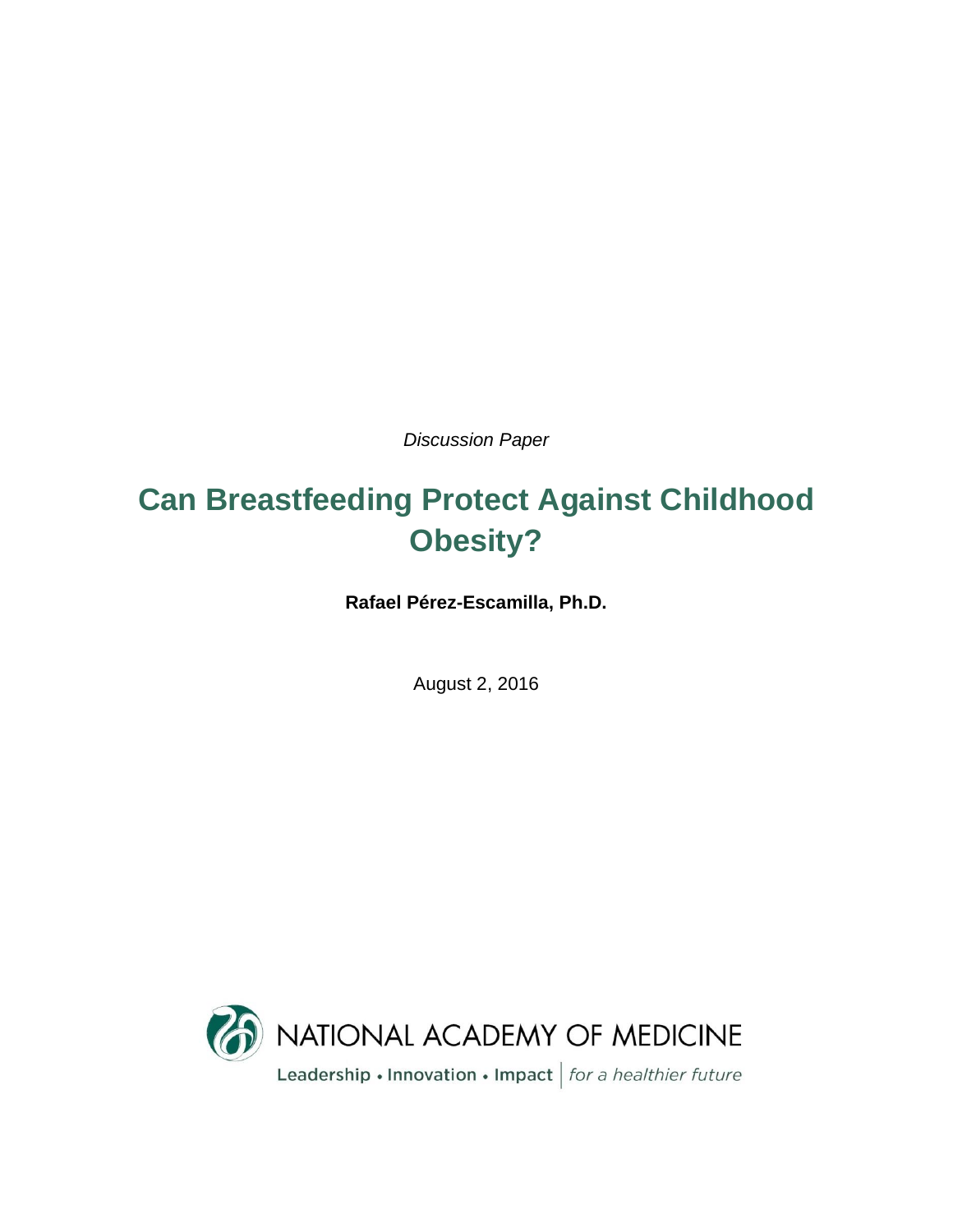# **Can Breastfeeding Protect Against Childhood Obesity?**

# **Rafael Pérez-Escamilla, Ph.D., Yale University School of Public Health<sup>1</sup>**

Breastfeeding offers numerous health benefits to children and women globally. For this reason, international health organizations and American expert groups strongly support this infant feeding behavior (Victora et al., 2016). Given the high cost-effectiveness of breastfeeding in the United States (Bartick and Reinhold, 2010; Bartick et al., 2013), the American Academy of Pediatrics (2014) and the American College of Obstetrics and Gynecology (2016) support exclusive breastfeeding for about 6 months followed by the continuation of breastfeeding until the infant is 1 year old once complementary foods are introduced at around 6 months.

Although the evidence behind breastfeeding recommendations is overall consistent and strong (Victora et al., 2016), expert opinion is still divided on whether breastfeeding protects against the risk of childhood obesity or not (Casazza, 2013; Dewey, 2003; Victora et al., 2016). Thus, the objectives of this perspective are to (1) analyze the biological plausibility for expecting a causal relationship between breastfeeding and risk protection against childhood obesity, (2) present recent epidemiological evidence, and (3) identify future research areas to answer key remaining questions.

#### **BIOLOGICAL PLAUSIBILITY**

A causal relationship between breastfeeding and childhood obesity risk is plausible. First, the endocrinological profiles of breastfed versus formula-fed infants including insulin and leptin levels suggest that breastfeeding may protect babies against the excessive deposition of body fat (Dewey, 2003; Geddes and Prescott, 2013; Koletzko et al., 2009; Luque et al., 2016). Strong and consistent evidence indicates that the overproduction of insulin in response to the relatively higher levels of protein in infant formula may explain, at least in part, the differences in endocrinological profiles between breastfed and formula-fed infants (Dewey, 2003; Koletzko et al., 2009; Luque et al., 2016; Weber et al., 2014). Second, breastfeeding may protect infants against gaining excessive weight during the first year of life, which in turn has been consistently identified as a risk factor for childhood obesity (Dewey, 1998; Koletzco et al., 2009; Pérez-Escamilla and Kac, 2013; Woo Baidal et al., 2016). Third, regulation of calorie intake may differ between breastfed and formula-fed babies. Whereas breastfed babies may self-regulate the amount of calories they consume based on the energy density of their mother's milk (Pérez-Escamilla et al., 1995), it is possible that formula-fed babies may consume more calories, because the caregiver has more control of consumption. This may represent a risk for childhood obesity, especially if babies are pressured to finish the bottle (Li et al., 2014) and/or they are fed formula in large-sized bottles (Wood et al., 2016). Fourth, breastfed babies are exposed to a greater diversity of flavors, which may facilitate the development of taste preferences for fruits, vegetables, and other healthy foods that are lower in energy density (Mennella, 2014), which in turn may protect against the risk of childhood obesity (Pérez-Escamilla et al., 2012). Fifth, it has recently been proposed that the pronounced difference in gut microbiome in breastfed versus formula-fed infants may also be related to a lower risk of childhood obesity among breastfed babies (Woo and Martin, 2015).

 $\overline{\phantom{a}}$ 

<sup>&</sup>lt;sup>1</sup> The author was a speaker and planning committee member for the National Academies of Sciences, Engineering, and Medicine's workshop "Obesity in the Early Childhood Years: State of the Science and Implementation of Promising Solutions."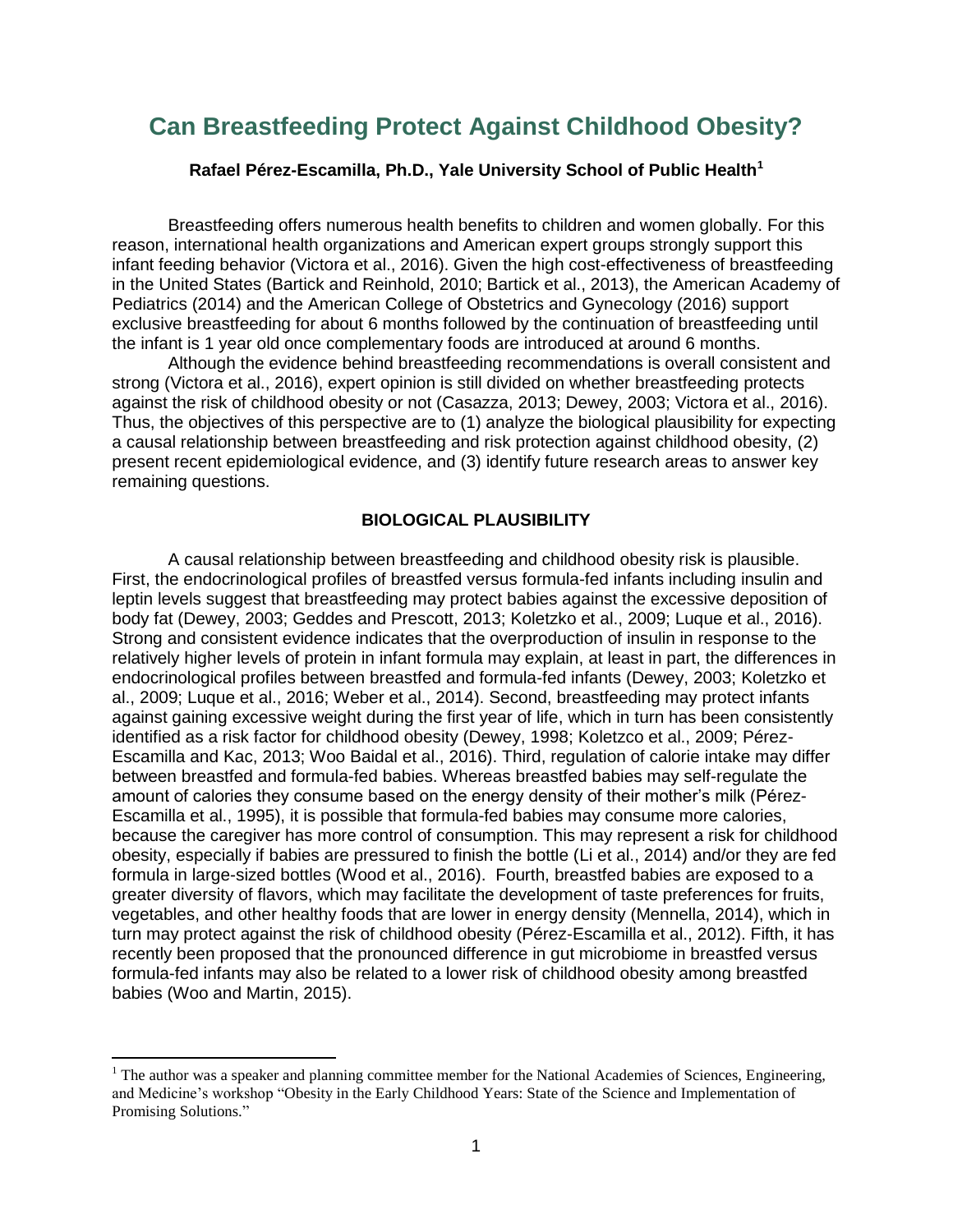#### **Recent Epidemiological Evidence**

Two recent meta-analyses assessed the global epidemiological evidence behind the hypothesis that breastfeeding offers protection against the development of childhood obesity. Horta et al. (2015), in a review of 105 studies, found a significant reduction—26 percent—in the odds of children becoming obese later in life if they were breastfed as infants. This systematic review covered evidence from low-, middle-, and high-income countries and did not impose restrictions in terms of the experimental or observational designs allowed. The studies varied widely on breastfeeding modalities and comparison groups included. The range of ages at which obesity was assessed was 1 year to more than 20 years of age, with the effect being less in older children. Also, the larger the sample size included in the study, the lower the effect size detected. In addition there were differences between children born before 1980 and after 1980, perhaps related to differences in formula composition. Cohort studies tended to show the smallest effect size (odds ratio  $[OR] = 0.79$ ) relative to case-control ( $OR = 0.68$ ) and crosssectional studies ( $OR = 0.67$ ). In addition, the more adjustment that took place for confounding. the smaller the effect size. Effects sizes were almost identical across high-, middle-, and lowincome countries, and exclusive breastfeeding tended to produce the strongest protection. When looking at the studies with the highest possible quality, the review found a statistically significant effect size of 13 percent in obesity risk reduction. The findings from this systematic review are fully consistent with previous reviews conducted over the past 15 years (Beyerlein and Von Kries, 2011; Dewey, 2003; Weng et al., 2012).

In the second meta-analysis, Giugliani et al. (2015) looked at 35 studies, but only 12 studies reported body mass index (BMI) or weight-for-length (or height). Of these, 10 were randomized control trials, and two were quasi-experimental. The meta-analysis covered high-, middle-, and low-income countries and a wide variety of interventions and ages. Giugliani et al. found a reduction in the risk of childhood obesity as a function of maternal exposure to breastfeeding promotion and support programs. The overall effect was statistically significant although the effect size was small, a reduction of 0.06 Z score mean difference in BMI or weight-for-length (or height).

#### **Effect Modification by Genomic Propensity to Obesity**

In a study involving over 14,000 German children assessed for weight and height between 4.7 and 7.3 years of age, Beyerlein and Von Kries (2011) found that breastfeeding was associated with a lower BMI compared with formula feeding only among children with the highest BMI (i.e., the 90th and 97th BMI percentiles). This finding suggests that children with higher genomic propensity to become obese may benefit the most from breastfeeding when it comes to obesity risk. Subsequent studies (Dedoussis et al., 2011) found that particular alleles in the fat mass and obesity-associated (FTO) gene may help explain why breastfeeding protection is stronger among babies who have a genetic propensity to become obese. Specifically, two Greek cohort studies showed that although children or preadolescents who were not breastfed and who were carriers of the obesity propensity allele had higher BMI, weight-for-height, or waist circumference, no differences were found among the FTO genotype groups for any of the obesity indices in breastfed individuals. The researchers were unable to replicate the Greek findings with data from the United Kingdom Avon Longitudinal Study of Parents and Children (ALSPAC) cohort study, perhaps because these individuals were leaner than their Greek counterparts (Dedoussis et al., 2011). Consistent with the Greek findings, Abarin et al. (2012) found in Australia that among girls with an FTO obesity risk allele there was a dose–response relationship between how long they received only breast milk and the degree of protection against childhood obesity they received by 14 years of age. Among boys, how long they received only breast milk protected against the risk of obesity after 10 years of age among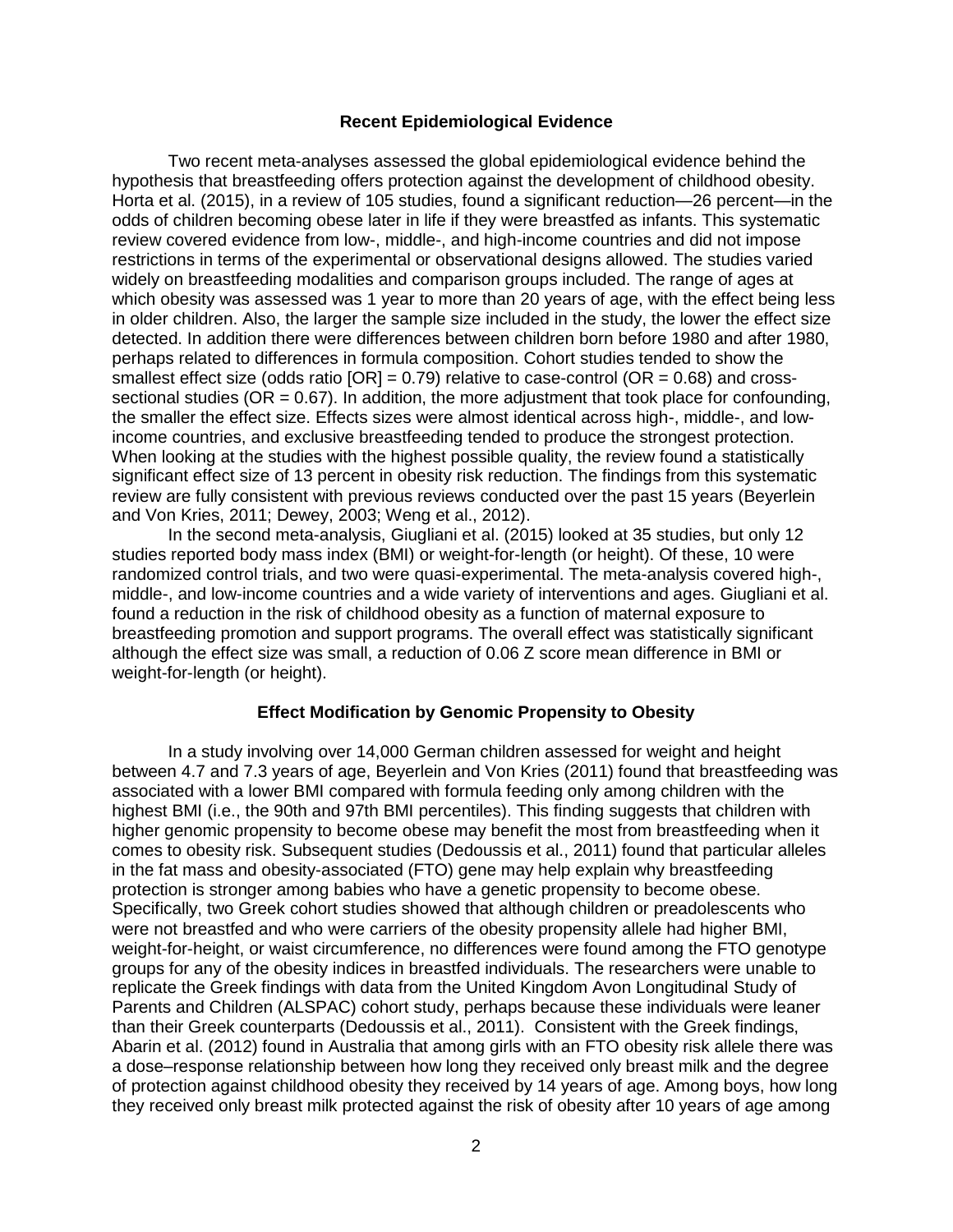both carriers and noncarriers of an FTO obesity risk allele. Among boys who had an AA or AT genotype (mutations of the FTO gene that have been associated with obesity), none of them were overweight if they received only breast milk for 5 months. By contrast, over half of the boys with these genotypes who received only breast milk for less than 2 months were overweight. These findings strongly suggest that breastfeeding confers protection against obesity among children genetically predisposed to obesity (those with the AA or AT genotypes).

## **DISCUSSION AND RESEARCH RECOMMENDATIONS**

Recent epidemiological evidence, including a major meta-analysis that adjusted for high heterogeneity across studies, strongly suggests that there is a significant, albeit small, overall effect of breastfeeding against childhood obesity in the general population (Victora et al. 2016). The finding that the effect size in the general population is small is not surprising given the constellation of life course factors that have been found to affect the risk of childhood obesity (Pérez-Escamilla and Kac, 2013).

The biological plausibility for expecting a causal association between breastfeeding and risk of childhood obesity is strong and may be explained by multiple mechanistic pathways, including genomic propensity to become obese. Indeed, recent findings indicate that the benefit of breastfeeding against the risk against childhood obesity may be more pronounced among children who have a genetic propensity to become obese (Abarin et al., 2012; Dedoussis et al., 2011). This genetic effect modification of a breastfeeding benefit (in this instance protection against childhood obesity) is fully consistent with what has been found regarding modification of the benefit of breastfeeding on intellectual development as a function of a fatty acid metabolism genomic modification. Specifically, a genetic variant in the fatty acid desaturase 2 (FADS2) gene has been found to moderate the effect of breastfeeding on improved intellectual development in children (Caspi et al., 2007).

The Promotion of Breastfeeding Intervention Trial (PROBIT) has called into question the findings of observational studies that have documented an association between breastfeeding and reduced childhood obesity risk. PROBIT, a large-scale randomized controlled study conducted in Belarus to test the effect of the Baby Friendly Hospital Initiative (BFHI) on breastfeeding outcomes, failed to document such an association despite showing a major positive effect on breastfeeding outcomes. This has understandably been a strong reason behind questioning findings from observational studies documenting such association.

It is important however to acknowledge that the preponderance of the epidemiological evidence does not support generalizing the PROBIT findings as this trial has major external validity and statistical power limitations. First, the PROBIT trial excluded infants who were never breastfed, thus it lacks an internal reference group of infants who were exclusively formula fed since birth. Second, PROBIT is severely underpowered to examine the association of interest based on the relatively small effect size that would need to be detected. Indeed, Beyerlein and Von Kries (2011) have estimated that PROBIT has a statistical power of 4 percent to answer the question of interest, compared with the expected 80 percent.

The findings that have emerged from recent epidemiological evidence, combined with the biological plausibility of a protective effect of breastfeeding throughout the lifecourse, strongly support the development and support of a research agenda to answer questions based on potential effect modification by the presence or absence of risk factors for childhood obesity. Specific questions that should be answered include finding out if the magnitude of the protective effect of breastfeeding on childhood obesity depends on any of the following:

- Genomic propensity to obesity in the child,
- Maternal prepregnancy obesity,
- Excessive weight gain during pregnancy,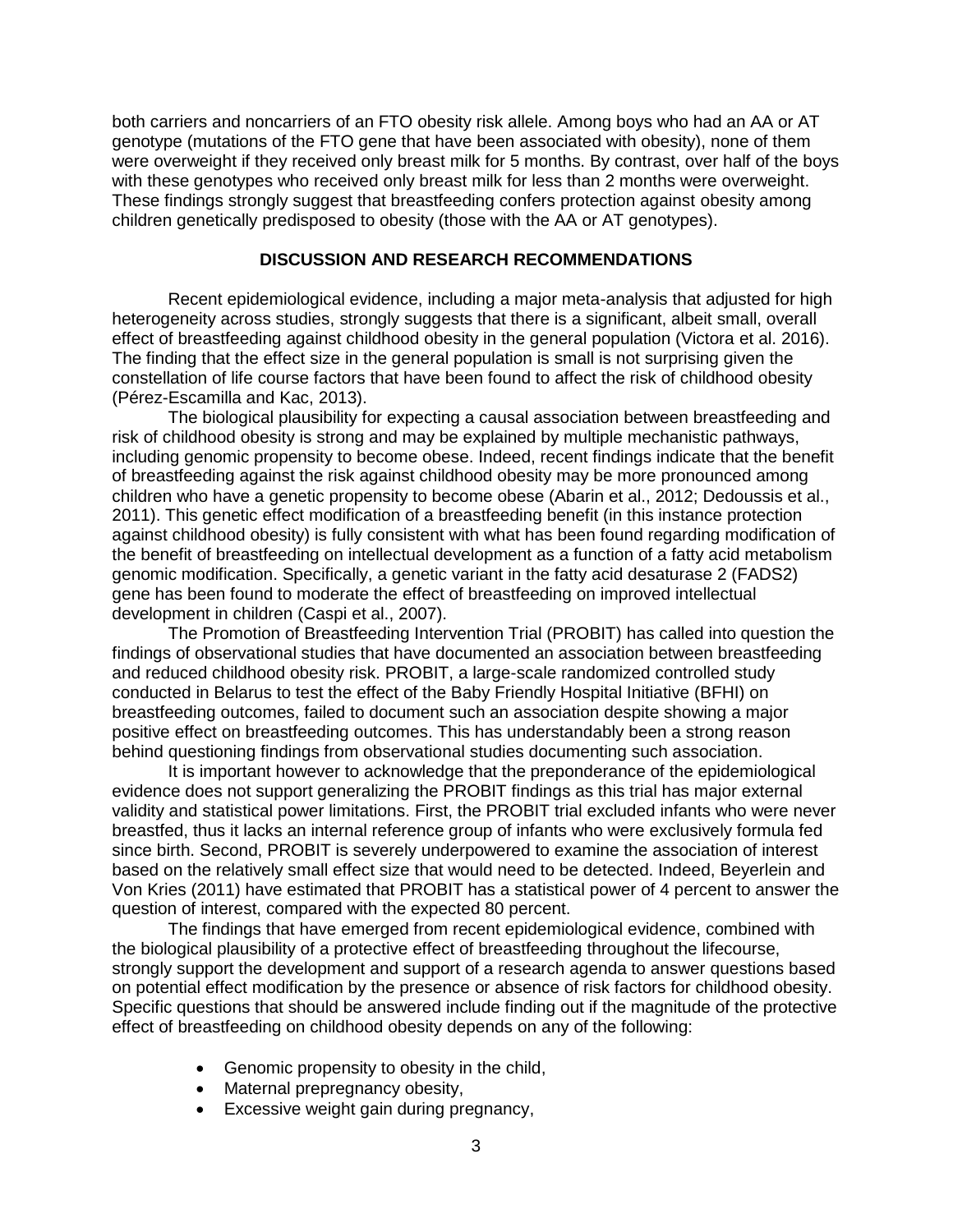- Excessive infant weight gain during infancy,
- Types of beverages and foods fed to infants in lieu or in addition to breast milk,
- Protein content of infant formula.
- Human milk offered from the breast (versus expressed and fed via a bottle or cup), and
- Degree and duration of breastfeeding exclusivity.

Prospective studies that carefully measure exclusive breastfeeding duration, genomic propensities, and the gut microbiome should be the basis for future epidemiological and basic mechanistic research as it is clear that the relationship between breastfeeding and childhood obesity is likely to follow multiple pathways that form a complex web, including epigenetic mechanisms (Geddes and Prescott, 2013; Woo 2015). These studies should be designed with adequate statistical power to test for effect modification by other maternal-child life course factors, including prepregnancy BMI, gestational weight gain, and the timing of introduction and the type of complementary feeding (Daniels et al., 2015; Pérez-Escamilla and Bermudez, 2012). These studies also need to carefully assess diet and physical activity between the period of breastfeeding and the time when follow-up anthropometric measurements are taken as these have generally not been corrected in previous prospective studies, which is a major gap that needs to be addressed.

Contrary to what has been argued before (Casazza et al., 2013) there are strong reasons for expecting a causal association between breastfeeding and the prevention of childhood obesity, especially among children with a genomic predisposition to become obese. Given the impracticability of screening for genomic propensity to tailor individual infant feeding recommendations and the large number of additional benefits offered by breastfeeding for maternal–child health (Victora et al., 2016), from a public health perspective it is recommended to continue including breastfeeding as part of comprehensive childhood obesity prevention strategies. These strategies can acknowledge that the level of benefit will be different as a function of genetic factors and epigenetic processes. Thankfully, we have a number of evidence-based strategies that work at both the facility and the community level, and some that work on the macroenvironment, protecting the ability of mothers who wish to breastfeed their babies to do so. These include the Baby Friendly Hospital Initiative (Pérez-Escamilla, 2007; Pérez-Escamilla and Hall Moran, 2016; Pérez-Escamilla et al., 2016), breastfeeding communitybased peer counseling (Chapman et al., 2010), and breastfeeding protection policies (Hawkins et al., 2013; Smith-Gagen et al., 2014).

In conclusion, the preponderance of the epidemiological evidence suggests that the effect size of the benefit that breastfeeding may offer against obesity risk in the general population is small, as expected. The biological plausibility for expecting this association to be causal is likely to be strong. The apparent effect modification by genetic predisposition strengthens the causality argument, although much more research is needed to confirm this finding across diverse populations.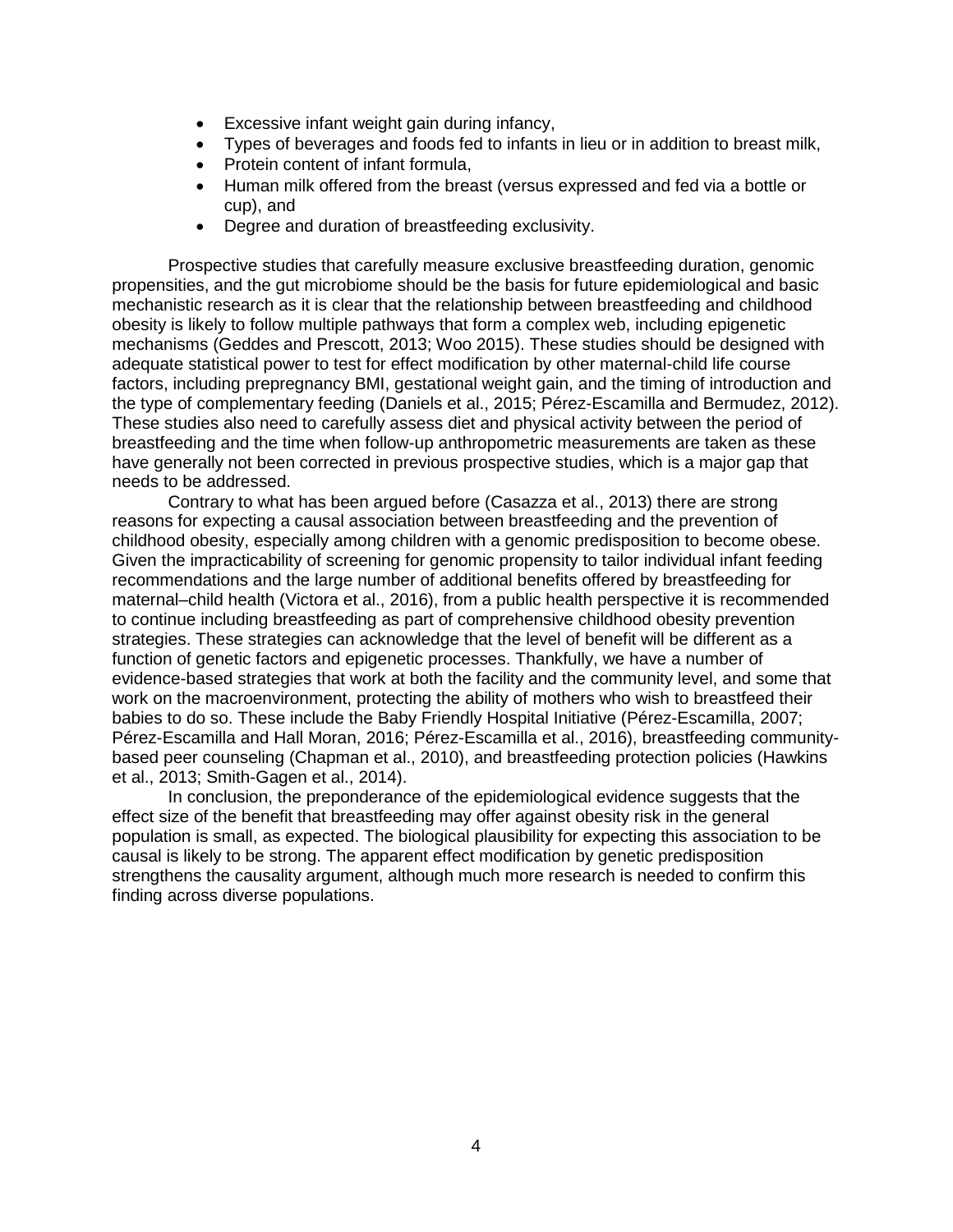# **REFERENCES**

- Abarin, T., Y. Yan Wu, N. Warrington, S. Lye, C. Pennell, and L. Briollais. 2012. The impact of breastfeeding on FTO-related BMI growth trajectories: An application to the Raine pregnancy cohort study. *Int J Epidemiol* 41(6):1650-1660.
- American Academy of Pediatrics. 2014. *AAP Pediatric Nutrition Handbook*, 7th ed. Elk Grove Village, IL: AAP.
- American College of Obstetricians and Gynecologists. 2016. *Optimizing support for breastfeeding as part of obstetric practice*. Committee opinion 658. http://www.acog.org/Resources-And-Publications/Committee-Opinions/Committee-on-Obstetric-Practice/Optimizing-Support-for-Breastfeeding-as-Part-of-Obstetric-Practice (accessed June 5, 2016).
- Bartick, M., and A. Reinhold. 2010. The burden of suboptimal breastfeeding in the United States: A pediatric cost analysis. *Pediatrics* 125(5):e1048-e1056.
- Bartick, M. C., A. M. Stuebe, E. B. Schwarz, C. Luongo, A. G. Reinhold, and E. M. Foster. 2013. Cost analysis of maternal disease associated with suboptimal breastfeeding. *Obstet Gynecol* 122(1):111-119.
- Beyerlein, A., and R. von Kries. 2011. Breastfeeding and body composition in children: Will there ever be conclusive empirical evidence for a protective effect against overweight? *Am J Clin Nutr* 94(6 Suppl):1772S-1775S.
- Casazza, K., K. R. Fontaine, A. Astrup, L. L. Birch, A. W. Brown, M. M. Bohan Brown, N. Durant, G. Dutton, E. M. Foster, S. B. Heymsfield, K. McIver, T. Mehta, N. Menachemi, P. K. Newby, R. Pate, B. J. Rolls, B. Sen, D. L. Smith Jr, D. M. Thomas, and D. B. Allison. 2013. Myths, presumptions, and facts about obesity. *N Engl J Med* 368(5):446- 454.
- Caspi, A., B. Williams, J. Kim-Cohen, I. W. Craig, B. J. Milne, R. Poulton, L. C. Schalkwyk, A. Taylor, H. Werts, and T. E. Moffitt. 2007. Moderation of breastfeeding effects on the IQ by genetic variation in fatty acid metabolism. *Proc Natl Acad Sci U S A* 104(47):18860- 18865.
- Chapman, D. J., K. Morel, A. K. Anderson, G. Damio, and R. Pérez-Escamilla. 2010. Breastfeeding peer counseling: From efficacy through scale-up. *J Hum Lact* 26(3):314- 326.
- Daniels, L., M. K. M. Mallan, A. Fildes, and J. Wilson. 2015. The timing of solid introduction in an 'obesogenic' environment: A narrative review of the evidence and methodological issues. *Australian New Zealand J Public Health* 39:366-373.
- Dedoussis, G. V., M. Yannakoulia, N. J. Timpson, Y. Manios, S. Kanoni, R. A. Scott, C. Papoutsakis, P. Deloukas, Y. P. Pitsiladis, G. Davey-Smith, J. N. Hirschhorn, and H. N. Lyon. 2011. Does a short breastfeeding period protect from FTO-induced adiposity in children? *Int J Pediatr Obes* 6(2-2):e326-e335.
- Dewey, K. G. 1998. Cross-cultural patterns of growth and nutritional status of breast-fed infants. *Am J Clin Nutr* 67(1):10-17.
- Dewey, K. G. 2003. Is breastfeeding protective against child obesity? *J Hum Lact* 19(1):9-18.
- Geddes, D. T., and S. L. Prescott. 2013. Developmental origins of health and disease: The role of human milk in preventing disease in the 21(st) century. *J Hum Lact* 2:123-127.
- Giugliani, E. R., B. L. Horta, C. L. de Mola, B. O. Lisboa, and C. G. Victora. 2015. Effect of breastfeeding promotion interventions on child growth: A systematic review and metaanalyses. *Acta Paediatr*. 104(467):20-29.
- Hawkins, S. S., A. D. Stern, and M. W. Gillman. 2013. Do state breastfeeding laws in the USA promote breast feeding? *J Epidemiol Community Health* 67(3):250-256.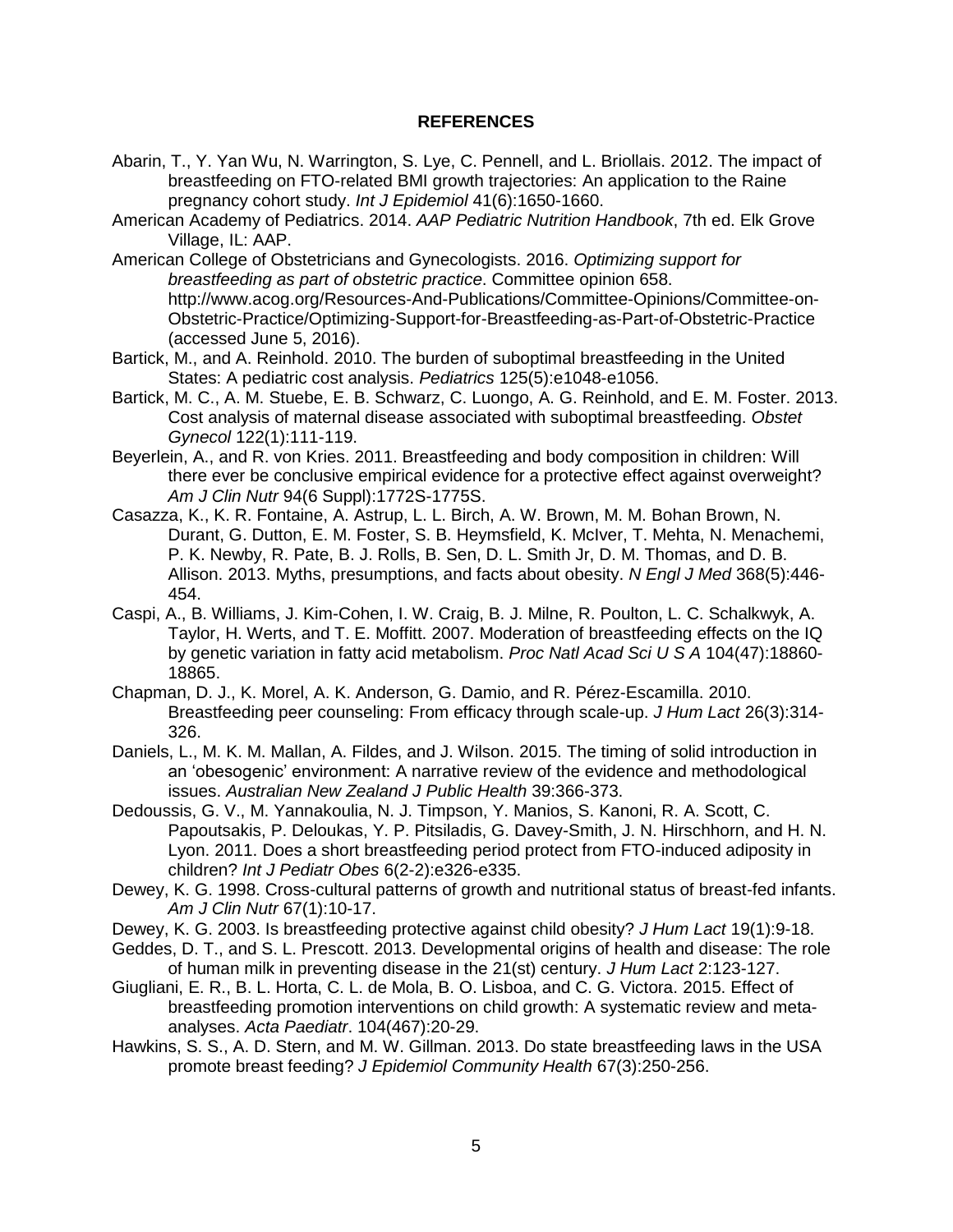- Horta, B. L., C. L. de Mola, and C. G. Victora. 2015. Long-term consequences of breastfeeding on cholesterol, obesity, systolic blood pressure, and type-2 diabetes: Systematic review and meta-analysis. *Acta Paediatr*. 104(467):30-37.
- Koletzko, B., R. von Kries, R. C. Monasterolo, J. E. Subías, S. Scaglioni, M. Giovannini, J. Beyer, H. Demmelmair, B. Anton, D. Gruszfeld, A. Dobrzanska, A. Sengier, J. P. Langhendries, M. F. Cachera, V. Grote, and the European Childhood Obesity Trial Study Group. 2009. Infant feeding and later obesity risk. *Adv Exp Med Biol* 646:15-29.
- Li, R., K. S. Scanlon, A. May, C. Rose, and L. Birch. 2014. Bottle-feeding practices during early infancy and eating behaviors at 6 years of age. *Pediatrics* 134(Suppl 1):S70-S77.
- Luque, V., R. Closa-Monasterolo, J. Escribano, and N. Ferré. 2016. Early programming by protein intake: The effect of protein on adiposity development and the growth and functionality of vital organs. *Nutr Metab Insights* 8(Suppl 1):49-56.
- Mennella, J. A. 2014. Ontogeny of taste preferences: Basic biology and implications for health. *Am J Clin Nutr* 99(3):704S-711S.
- Pérez-Escamilla, R. 2007. Evidence based breast-feeding promotion: The Baby-Friendly Hospital Initiative. *J Nutr* 137(2):484-487.
- Pérez-Escamilla, R., and O. Bermúdez. 2012. Early life nutrition disparities: Where the problem begins? *Adv Nutr* 3(1):71-72.
- Pérez-Escamilla, R., and V. Hall Moran. 2016. Scaling up breastfeeding programmes in a complex adaptive world. *Matern Child Nutr.* doi: 10.1111/mcn.12335. [Epub ahead of print]
- Pérez-Escamilla, R., and G. Kac. 2013. Childhood obesity prevention: A life-course framework. *Int J Obes Suppl* 3(Suppl 1):S3-S5.
- Pérez-Escamilla, R., R. J. Cohen, K. H. Brown, L. L. Rivera, J. Canahuati, and K. G. Dewey. 1995. Maternal anthropometric status and lactation performance in a low-income Honduran population: Evidence for the role of infants. *Am J Clin Nutr* 61(3):528-534.
- Pérez-Escamilla, R., J. E. Obbagy, J. M. Altman, E. V. Essery, M. M. McGrane, Y. P. Wong, J. M. Spahn, and C. L. Williams. 2012. Dietary energy density and body weight in adults and children: A systematic review. *J Acad Nutr Diet* 112(5):671-684.
- Pérez-Escamilla, R., J. L. Martinez, and S. Segura-Pérez. 2016. Impact of the Baby-Friendly Hospital Initiative on breastfeeding and child health outcomes: A systematic review. *Matern Child Nutr*. 2016;12(3):375-80.
- Smith-Gagen, J., R. Hollen, S. Tashiro, D. M. Cook, and W. Yang. 2014. The association of state law to breastfeeding practices in the US. *Matern Child Health J* 18(9):2034-2043.
- Victora, C. G., R. Bahl, A. J. Barros, G. V. França, S. Horton, J. Krasevec, S. Murch, M. J. Sankar, N. Walker, N. C. Rollins, and Lancet Breastfeeding Series Group. 2016. Breastfeeding in the 21st century:Epidemiology, mechanisms, and lifelong effect. *Lancet* 387(10017):475-490.
- Weber, M., V. Grote, R. Closa-Monasterolo, J. Escribano, J. P. Langhendries, E. Dain, M. Giovannini, E. Verduci, D. Gruszfeld, P. Socha, B. Koletzko, and European Childhood Obesity Trial Study Group. 2014. Lower protein content in infant formula reduces BMI and obesity risk at school age: Follow-up of a randomized trial. *Am J Clin Nutr* 99(5):1041-1051.
- Weng, S. F., S. A. Redsell, J. A. Swift, M. Yang, and C. P. Glazebrook. 2012. Systematic review and meta-analyses of risk factors for childhood overweight identifiable during infancy. *Arch Dis Child* 97:1,019-1,026.
- Woo, J. G., and L. J. Martin. 2015. Does breastfeeding protect against childhood obesity? Moving beyond observational evidence. *Curr Obes Rep* 4(2):207-216.
- Woo Baidal, J. A, L. M. Locks, E. R. Cheng, T. L. Blake-Lamb, M. E. Perkins, and E. M. Taveras. 2016. Risk factors for childhood obesity in the first 1,000 days: A systematic review. *Am J Prev Med* 50(6):761-779.